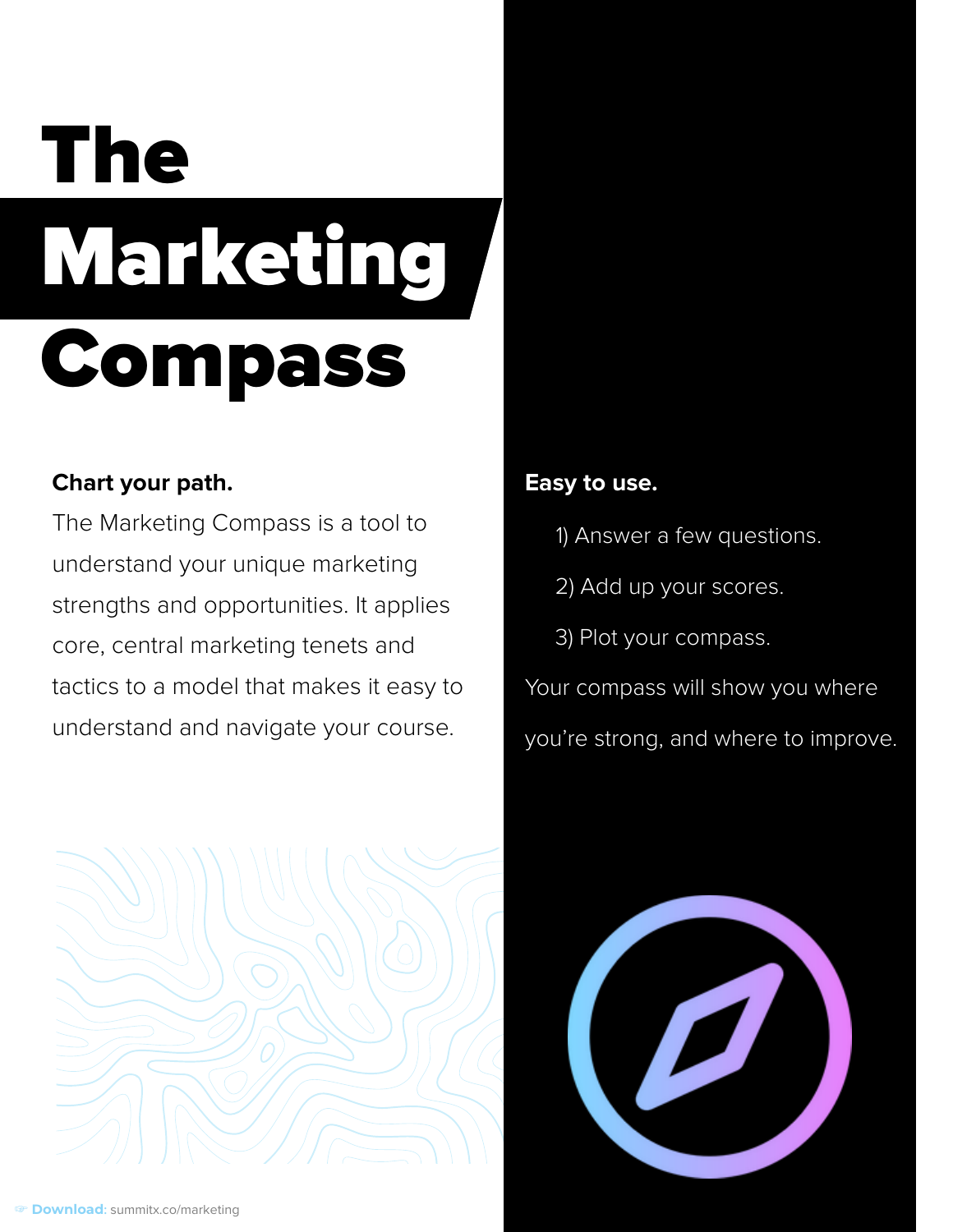**The Marketing Compass** helps you evaluate the strengths of your marketing mix across a variety of factors. Select what feels right for each, and you'll start to chart your course. Your answers will provide insights and help guide a unique direction to your marketing strategy that's specific to you.

|                                                                       | <b>Strongly</b><br><b>Disagree</b> |                |                                                                                                                                                                       |                |  | <b>Strongly</b><br><b>Agree</b> |                     |                                 |               |
|-----------------------------------------------------------------------|------------------------------------|----------------|-----------------------------------------------------------------------------------------------------------------------------------------------------------------------|----------------|--|---------------------------------|---------------------|---------------------------------|---------------|
|                                                                       |                                    | $\overline{2}$ | 3                                                                                                                                                                     | $\overline{4}$ |  |                                 |                     | 5                               |               |
| <b>Goals</b><br>Specific results you<br>want to achieve.              |                                    |                | <b>Objective</b> - You have specific, measurable outcomes you want to achieve.                                                                                        |                |  |                                 |                     | 5                               | <b>Total:</b> |
|                                                                       | $\bullet$                          |                | <b>Benchmarks</b> - Success is measured against defined performance estimates.<br><b>Actions</b> - A clear, compelling message drives people to take specific action. |                |  | 2<br>$\mathcal{P}$              |                     | -5<br>5                         |               |
| <b>Tactics</b><br>Defined outlets and<br>actions you execute.         |                                    |                | <b>Channels</b> - You execute on a strategic mix of media & communication outlets. 1                                                                                  |                |  | $\mathbf{2}$                    | 3                   | -5<br>4                         | <b>Total:</b> |
|                                                                       |                                    |                | <b>Promotion</b> - A defined media budget is carefully and strategically deployed.<br><b>Management</b> - A sustainable marketing execution plan is in operation now. |                |  | $\overline{2}$<br>$\mathcal{P}$ | 3<br>3              | -5<br>5                         |               |
| <b>Audience</b><br>Specific people and<br>groups you're reaching.     |                                    |                | <b>Maturity</b> - You have a large, established and passionate community of fans.                                                                                     |                |  |                                 |                     |                                 | <b>Total:</b> |
|                                                                       |                                    |                | <b>Engagement</b> - You know the platforms your fans use, and meet them there.<br>Visibility - You know, measure and expand reach, and how people find you.           |                |  | 2<br>$\mathcal{P}$              | 3                   | 5<br>5                          |               |
| <b>Inspiration</b><br>Conceptual, creative<br>foundation and context. |                                    |                | <b>Creative</b> - You have a compelling, consistent creative style and direction.                                                                                     |                |  |                                 | $2 \mid 3 \mid$     | $4 \mid$<br>- 5                 | <b>Total:</b> |
|                                                                       |                                    |                | Landscape - You're unique and relevant among competitive brands.<br><b>Trends</b> - You sample from current, industry-specific themes and executions.                 |                |  | $\sqrt{2}$<br>$\overline{2}$    | $\overline{3}$<br>3 | $\overline{4}$<br>. 5<br>5<br>4 |               |
| <b>Performance</b><br>Measurable outcomes<br>and intangible benefits. |                                    |                | KPIs - Specific metrics are defined, measured and compared to benchmarks. 1                                                                                           |                |  | $2^{\prime}$                    | 3                   | <sup>5</sup>                    | Total:        |
|                                                                       |                                    |                | <b>Results</b> - Marketing campaigns achieve or exceed the outcomes projected.<br><b>Impact</b> - Campaigns influence extended marketing benefits and outcomes.       |                |  | $2^{\prime}$<br>$\overline{2}$  | 3                   | -5<br>5                         |               |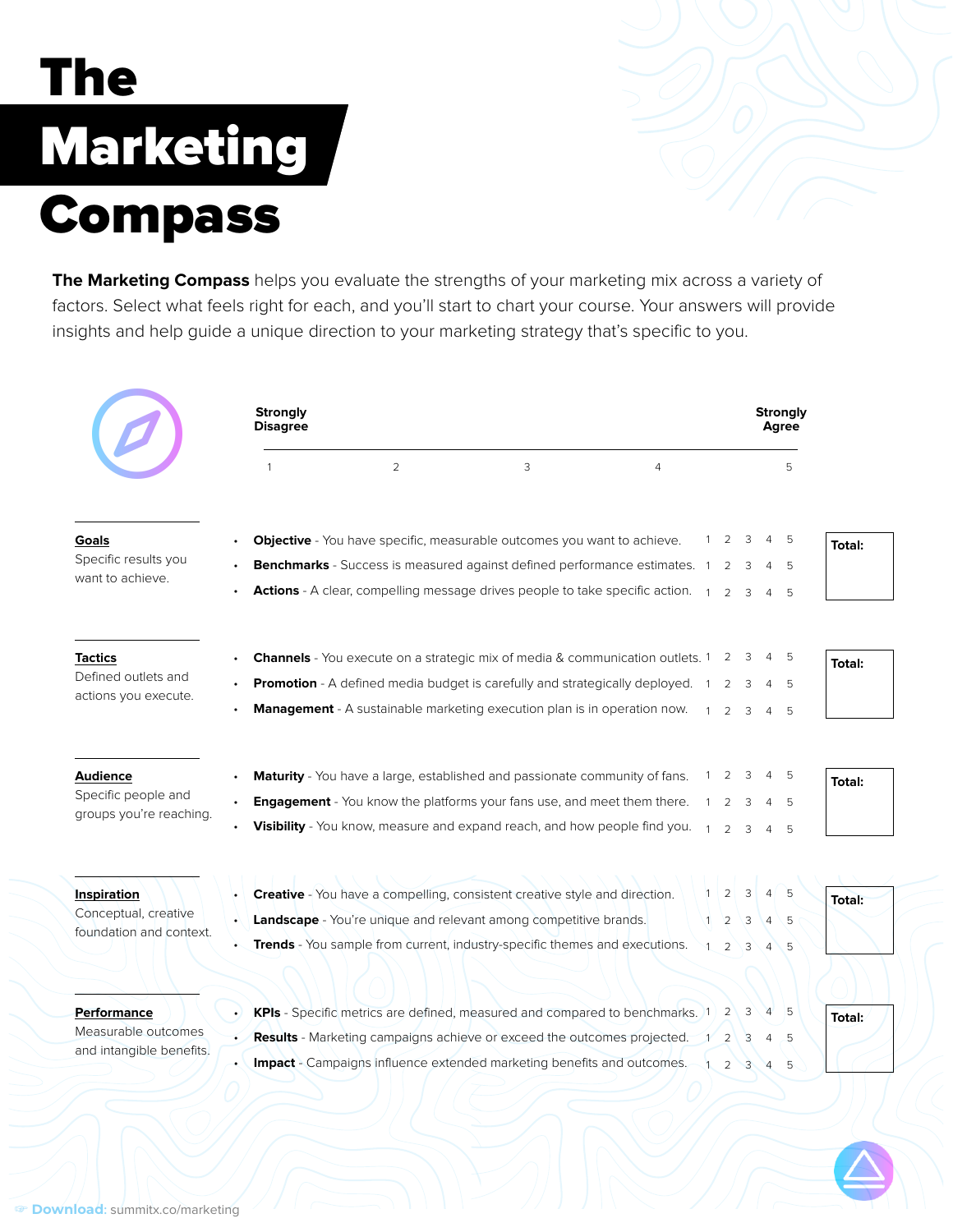